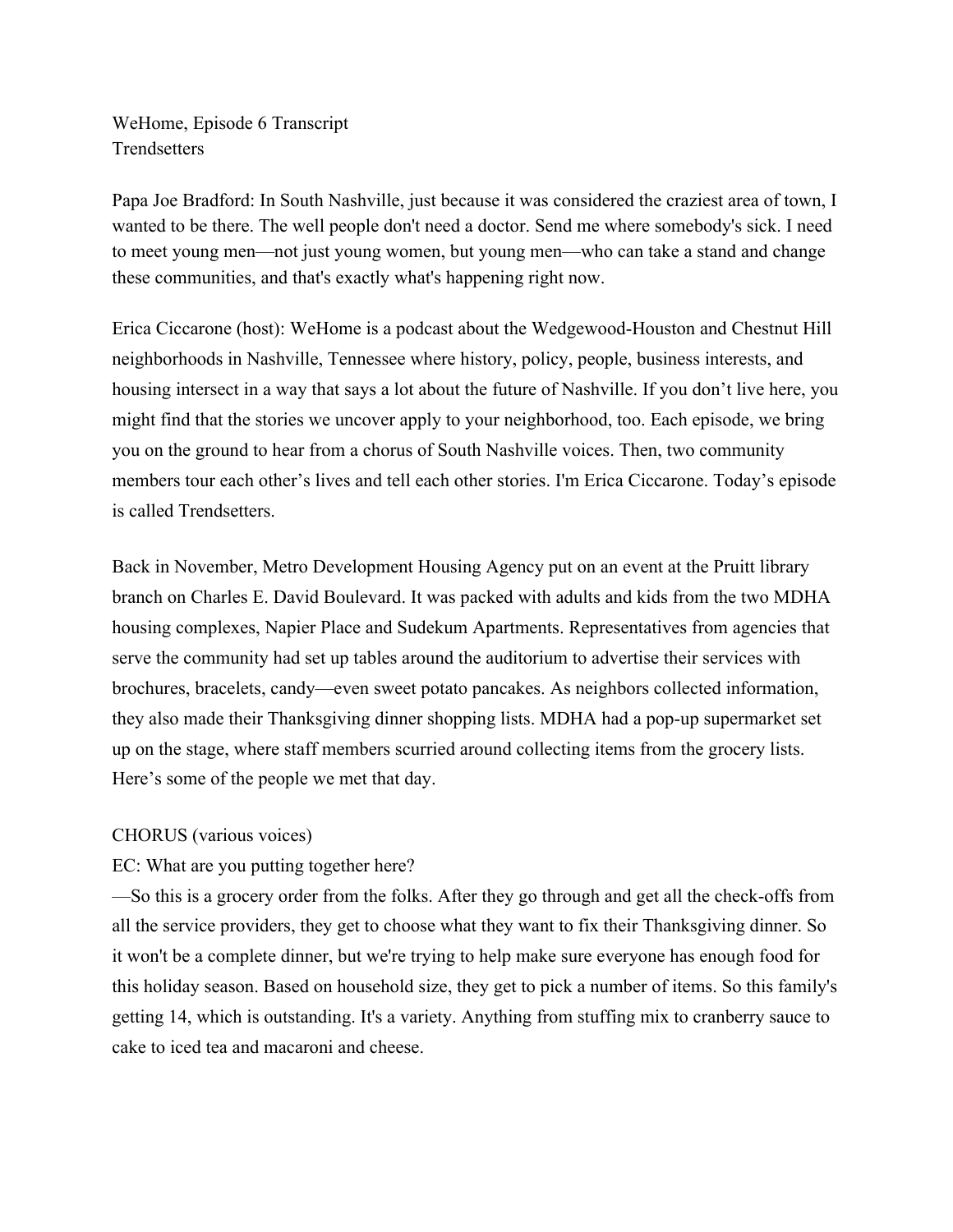––My table is about the Church of the Messiah and all the ministries we have. One of the ministries is Positively Authentic. It's a ministry for people with HIV and other chronic illnesses to come together, meet, talk about it. It's really for empowerment, not so much for complaining. We want to empower people that they can go on and live, even if they have traumatic events in their lives that stop them at one point, they can continue to live and really live through Christ. ––I'm representing Express Employment Professionals, North Nashville and Downtown office. A staffing company located in Metro Center, and they provide short term skill training and and office administrative employment for local residents in the area.

––So this is the Tennessee Department of Military. We have a youth academy called the Tennessee Volunteer Challenge Academy where we're giving youth a second chance to getting their life back on track, dealing with academic excellence, life coping skills, setting their future up for success and not failure. Teaching them how to rebuild that foundation, giving them the tools to be successful, and not expecting someone to save them but giving them the tools to learn how to save themselves.

––My name is Verla Malone, and I'm the vice president with the association with the Hubbard House. I'm also a member of C. Hubbard United Methodist Church, which is both together. Hubbard House was founded during the time of Meharry Hospital, and the president lived there––Dr. Hubbard. And so we're in the process of renovated the home in order to make it available to the community. The same things, the services you see here, we're trying to make it available over there at the Hubbard House. We already will be working with Meharry Dental, they're going to provide dental services. But we want to make it available there for the people in the community. You know it's a food desert. We can have people come in and have little gardens around there. A food truck can come. And also, for education, for young adults that want to come get their GED, work with Cameron Middle School. They can do tutoring there. And also just for job information and a resource center. A lot of people don't know where they can go to get certain services. So the Hubbard House we see that what the mission was some years ago was to make services available to everybody. With our church, and with the Hubbard House, we hope to make a difference in the community.

––Come on down to Pruitt Nashville Library on Charles Davis!

We're gonna stay in that neighborhood today. Back in episode 3, we heard from Andrea Evans and Ms. Leola Cullom, two residents who have seen it change over the years. They're doing well, by the way, and staying on the move. Both performed in an arts showcase at the library in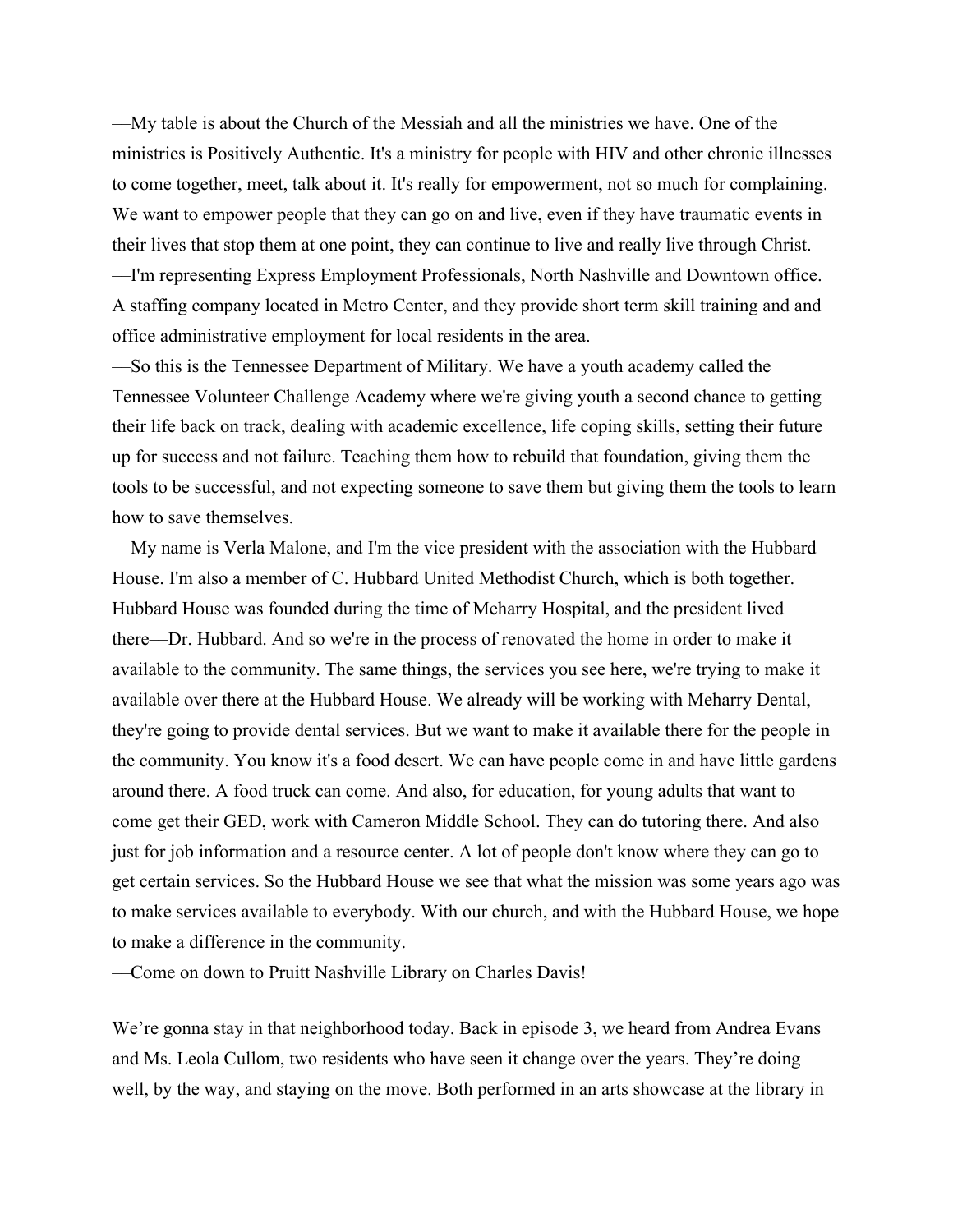the beginning of December. Last I talked to Andrea, she was raising money to bring some neighborhood kids to see Alvin Ailey at Tennessee Performing Arts Center this coming March.

For now, we turn to another person who grew up in J.C. Napier.

Joshua Martin: All right folks, I'm Joshua Martin. I'm from South Nashville, one of many representatives of South Nashville wanting to change the neighborhood. I'm a mentor and musical artist. I'm into hip hop.

EC: As you'll hear, Joshua is repelled by stereotypes. He sees the damage they can do to individuals and communities. And he's the opposite of a stereotypical rapper. He's soft spoken and polite––though he opens up quickly. He has sparkly gray eyes and close cut beard. He came to the interview dressed in jeans, black t-shirt and baseball cap. Nothing showy about his appearance but a gold crucifix around his neck. And he held the hand of his very sweet young daughter.

Clip of Joshua Martin's song, "Knocking Down Doors."

JM: I've always been a music baby. I'm not just talking hip hop. I can't sing, so hip hop was my only other choice. I can't sing to save my life. I used to ride with my father, he used to throw the newspapers. I'd listen to everything from Shabba Ranks to the Isley Brothers. Before he passed, his friends become my friends. I'd hang with older guys. At that point in time back then, music was for the soul. Music was what you were going through in life. A long time ago, we used to do freestyle battles. We didn't have much to do, but we find us some fun. When Rocketown was on another street, I done did shows down there when I was a teenager. I used to walk from J.C. Napier to down there. That would get me on a different side of town. Kids would come from East Nashville and they would know me. "That big dude with the pretty eyes? He cold. He good!" So, music was always something that I was into, but like I say, I got into hip hop because I couldn't sing.

June 8, 2003 I had a cousin Eric Brown, he died in a car crash on his way to come pick me up. We were supposed to go to the lake that day. I stopped rapping. He was my motivation. He was more like a brother to me. I didn't want to do it. I just lost my father a little over two years ago. I needed some medicine. I wasn't going to no counseling or taking no depression medicine. Music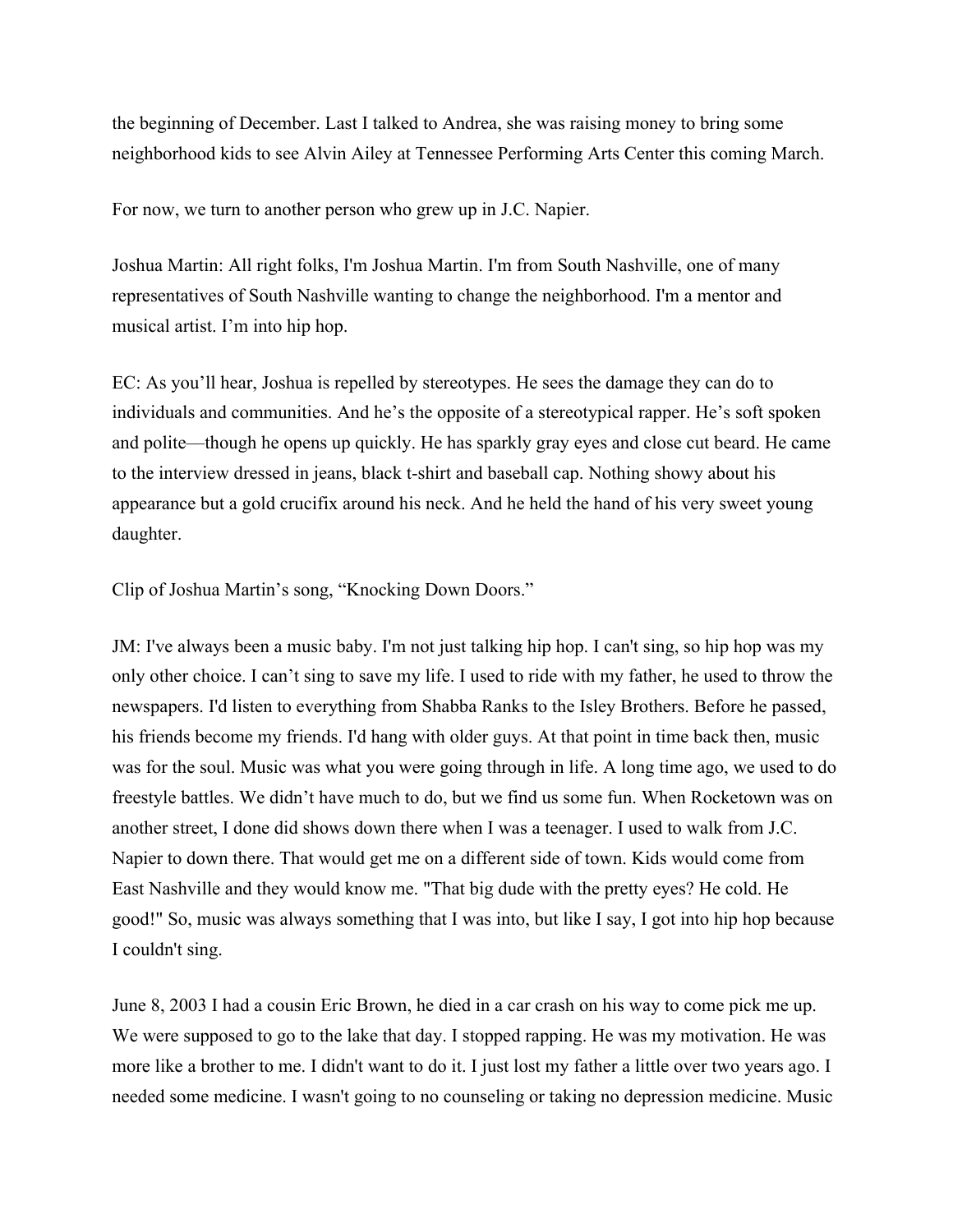was my medicine. I wrote my first song and people said, "I love it. I want it. Where the album at?" I was like, "Album? I wrote this cause I miss my daddy." That's how I got back into this. That's how I got into music, and I love music, and I'm praying that my music puts me in a position to help my community.

EC: And helping community is the focus on today's episode. My collaborator Joseph saw an opportunity to link Josh with a man named Joe Bradford––who everyone calls Papa Joe. It's even embroidered on his hat. Papa Joe and his wife Denise run a ministry out of the community center in Napier Place, where Joshua grew up. It's called Elijah's Heart. Their work includes a youth choir, literacy program and a volunteer based food delivery program for families in need. But Papa Joe's path from a small rural town west of the city to a community center in South Nashville was a long and difficult one. He sat down with Joshua to tell his story.

Papa Joe Bradford: My background is crazy, but I know the key to helping is to become a brother. Not that I'm more than you. To me, poverty over there is less than when I grew up. See, my poverty is different. I'm an old man. I didn't even have running water. My neighbors had a dirt floor. That's what "dirt poor" is. We didn't have an indoor bathroom until I was 12 years old. The type of poverty I saw, it was even deeper than what I see over there.

I wasn't always Papa Joe. I almost killed a man in prison. I almost stayed there the rest of my life because of that. I wasn't fighting, I was trying to protect somebody. But the thing about it is, my record, my experience in prison has given me an opportunity to talk to some of the guys. They found out that, "Oh shoot. You got a little story, too." I had to go through that pathway. When I go into the community, I see in the eyes of the some of the guys, they've done been through some stuff. I've been through some stuff, too. Don't be ashamed where you come from. If you've transformed, if you've been changed, you can help the community.

It was sometime after the turn of the century. We lived at Preston Taylor. See, I lost both my kidneys. I was on dialysis machine nine hours a day. We had two kids, so we moved into Preston Taylor. We only had two kids. My little girl was in the first grade. I would walk her to class, and her best friend and her best friend's dad would walk with us. One day, this little girl––my daughter's best friend––and her dad walked a different route home. Later that day, the girl comes running back to me, says, "Mr. Joe! They just killed my dad in front of me!" So this child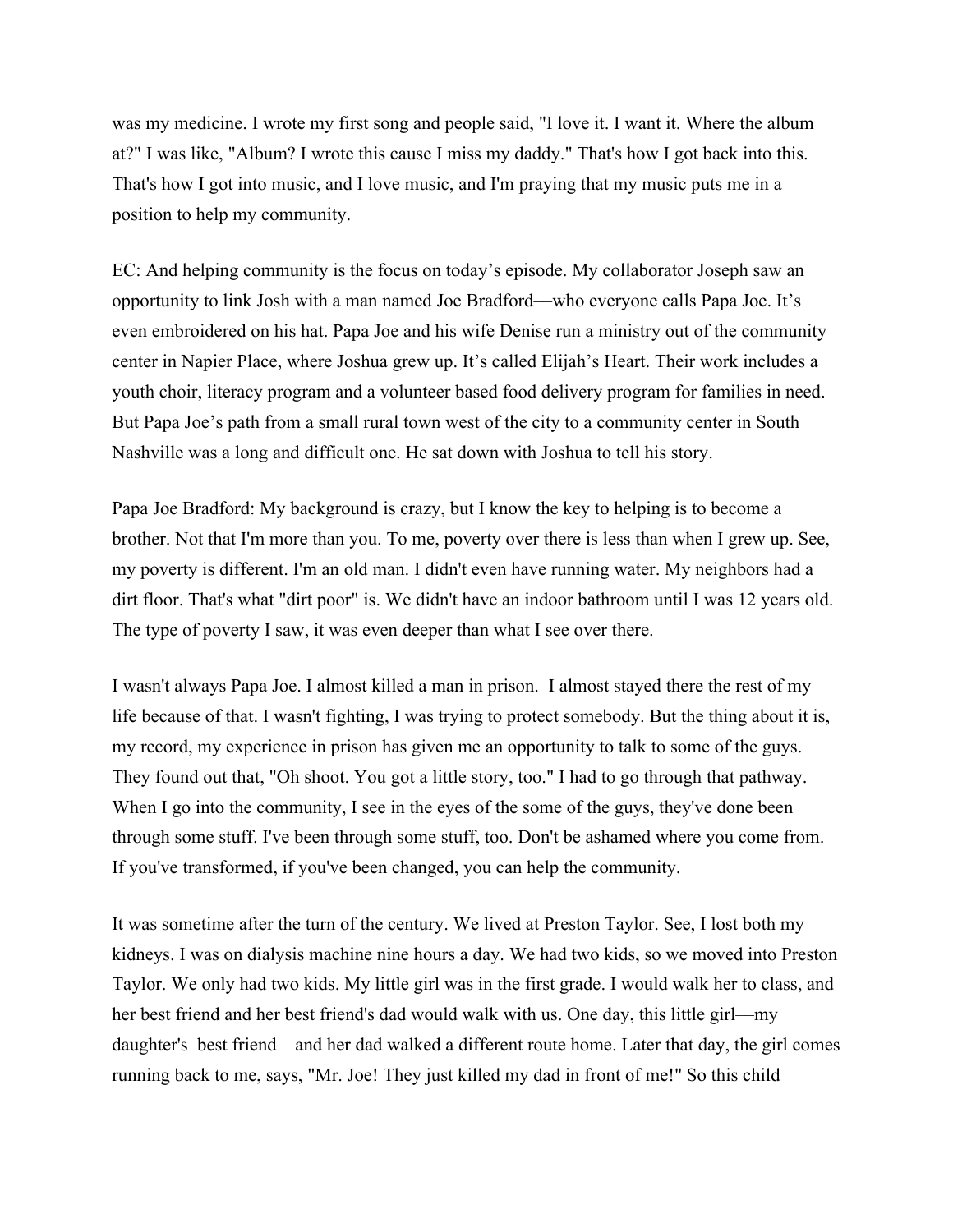watched her dad, a guy I saw every day walking to and from school, killed in front of her. Now, I didn't know what to do with that. I hadn't been long out of prison, so the only thing I knew was fighting with these, my fists. I thought, "God, what am I going to do?"

Two weeks later, we were at another inner city area over at Jo Johnson before they rebuilt it. About 60-70 kids we were teaching choir to cause they were gonna be singing at the Ryman auditorium. Well, a 12 year old girl comes walking in. Her face was swollen. She had been beaten, and we prayed for the child and tried to console the child. The kids were over there eating lunch, like I said 60-70 kids. The girl's little sister, about nine, comes over to my left side and says, "Will you be my dad?"

I looked at the child, I thought she was playing with me when her best friend comes to my right side saying, "Will you be my dad?" I'm thinking they got this together and were just messing with me. They didn't ask me for my qualifications. They didn't ask me if I'd been to prison or not. They didn't ask me if I was a good dad. They just saw me loving on this child and thought, Oh. Will you be my dad? Before I knew it, it set of a chain reaction. I was surrounded by 30-40 kids, and my team is watching this.

"Will you be my dad? Will you be my dad? Will you be my dad?" I'm like, "What in the world is going on?"

I was messed up. I had to call off rehearsal. The next week I came back. "Mr. Joe, Mr. Joe! We want to know!" I didn't know there were that many fatherless children. See, when I grew up, being a fatherless child––my dad left, I saw him two times until the age of three. I didn't see or hear from him again until I was 23. When I grew up, there was only one other black dude in the area that didn't have a dad. So things turned around. They said, "Will you be my dad?" I just think that my name was changed that day. I said, "All y'all can call me Papa Joe." And that's how I became Papa Joe.

EC: Soon after, Papa Joe and his wife Denise founded Elijah's Heart. Their mission is to provide resources to underprivileged kids and their families.

After that, we started helping in the community. We were living in there. My wife had this crazy idea: Why don't we take flyers around the community and see who's hungry? There's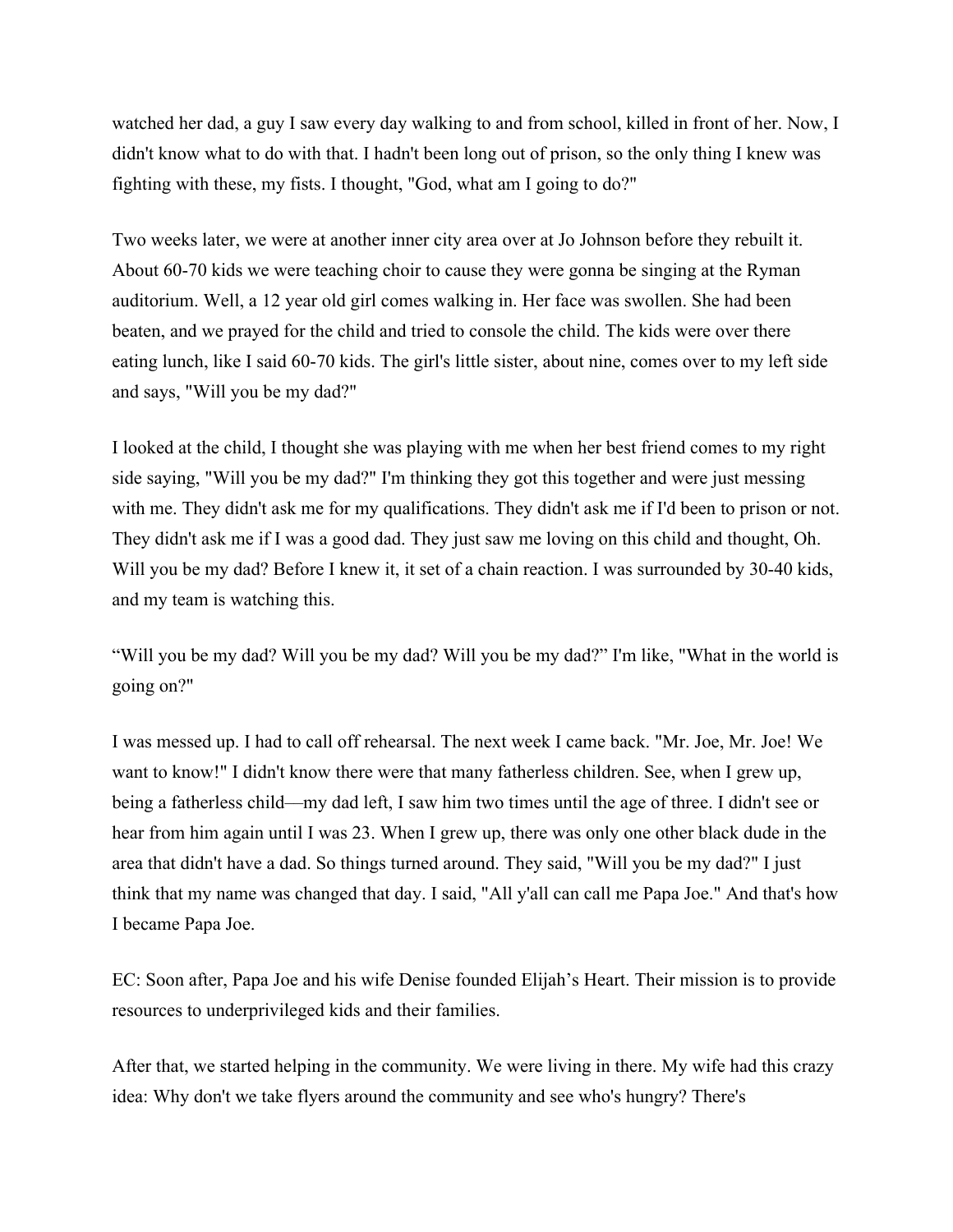300-something homes over there. We actually took flyers. People were calling us saying, "We hungry, Papa Joe." We were talking to businesses, churches getting food for these kids. After that, they did a movie about me. This guy spent \$4 million to make a movie, and the movie's all over the world. Now we get food, we get all kinds of stuff for these kids. So I put all that in one little box, but that's what happened.

EC: The movie is the real deal. It's called *Unconditional* and stars Michael Ealy as Papa Joe.

PJB: *Unconditional* is in 21 different countries, y'all. I didn't do nothing to make this happen. I'm an ex-convict. I hacked into a bank. I stole money out of a bank. I was doing it for fun. They locked me up, I almost killed a guy, but still because God can use your testimony to change the life of a child, but you've got to be active. You can't be still and expect something to happen. You've gotta put one step in front of the other and get things going. When you do that it forms a momentum and people will get behind you.

Winter of 2016 around February or so, a report came out on Fox that Nashville is second in the nation for murder growth rate. Second only to Cleveland, Ohio. The majority of these killings were happening on the south side. One thing they said, these kids ain't got nothing to do. They said that they need something in this community to help the kids out. So they asked me to come in and take over the community center, but at the same time people are saying, "Papa Joe, you don't go over there, it's crazy over there." I said, "How crazy is it?" They said, "It's pretty crazy." I said, "Well, great. That's exactly where I want to go."

The one thing I knew was they just need some love over there. The love is in there, it just ain't being highlighted. They're highlighting is all this mess. A lot of the crime is from people outside the community coming in doing this stuff. Some people knew me because the counselor over there had shown the movie, but they didn't know me personally. When we got over there, I just wanted to be a friend. That's it. I think I can be a friend, and we can do what we do.

Guy on megaphone: J.C. Napier! We're gonna go pack up a few more and then be back on the flip side! Walk of Love! Come on out a say hello to Papa Joe!

EC: A couple times a month, always on Saturday mornings, Papa Joe brings a legion of volunteers to Napier Place. They wear yellow shirts, and they bag up donated food and personal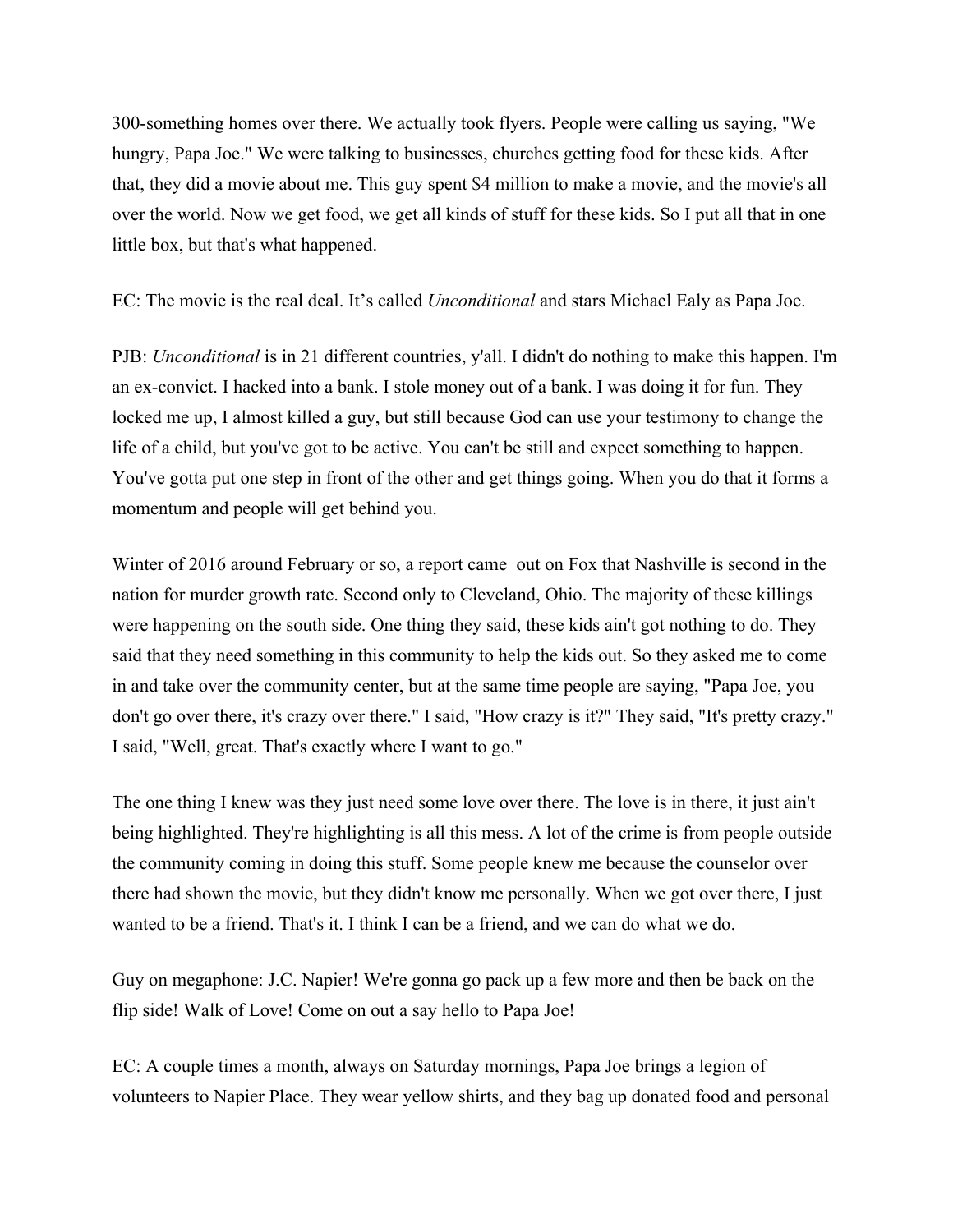hygiene items and distribute them throughout the community. Joe and Denise call it "love in action." Here he is in the pre-walk huddle.

PJB: Are y'all ready to roll? Volunteers: Yeah! PJB: Everybody say, "Free bag of snacks." Volunteers: Free bag of snacks. PJB: "It's the Walk of Love team." Volunteers: It's the Walk of Love team. PJB: Say, "Free bag of snacks!" Volunteers: Free bag of snacks! PJB: "It's the Walk of Love team!" Volunteers: It's the Walk of Love team! PJB: You're gonna knock on the bottom of the door. It's just louder, OK?

PJB: People give me stuff. We give away about 15-20,000 of food every month. I knew this: We couldn't go in and say we love you and the next day we gone. We had to be consistent love. Consistent I'm your brother. I have my megaphone. They all know my big mouth. We come out there in the community. It ain't because we over there, but I hope to think we have a little to do with it, there's less killings over there now. Killings still happen, but it's spread out over Nashville instead of in that one area. This Thanksgiving, we had the biggest meal they ever had over there. I think it's the biggest one they ever had an inner city community. The whole community came out, around 500 or something people. It wasn't even just people in Napier. People in neighboring areas came too. Cause it's not just food, we were showing love over there.

JM: You definitely have to be consistent. It's like a relationship with a significant other. If you start a pattern, you have to keep it going. You can't change it. I'm hopeful and hoping that it starts trending to the other sides of town. I'm hoping that other people that can help. There's other guys my age that I come up with, people walk past them and stuff, because they don't put out there their experience. They don't put out there their intelligence, but I know they have it. I'm hoping that on my end, it starts trending. Guys that are active, that are powerful, that have a story to tell, get out and tell their story to let these kids know what you see on TV is bull. I'm a rapper, but what you see is bull. What I'm rapping about is my past. What I know now, I'm not doing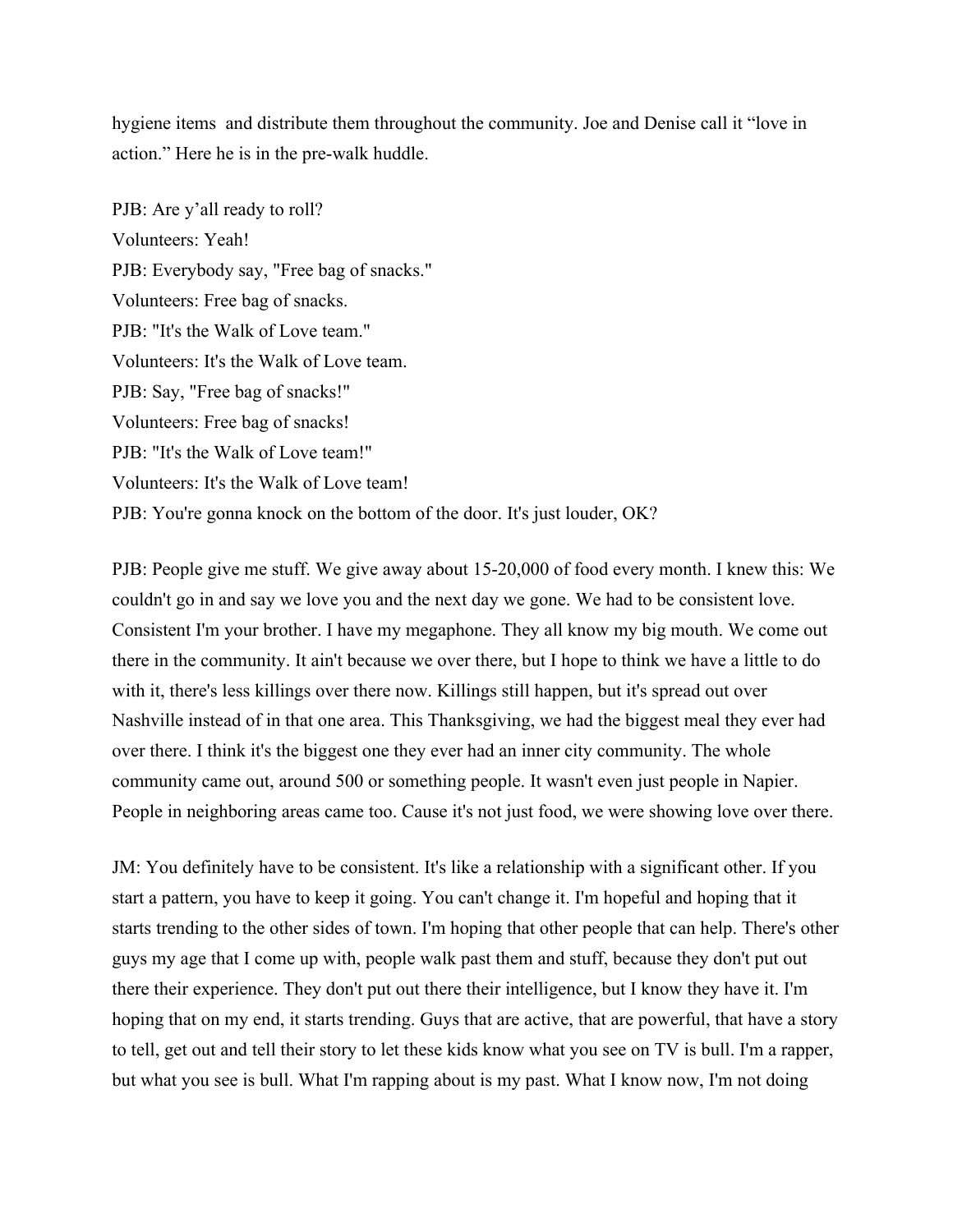what I'm rapping about. It's entertainment but I'm telling you, it's bull. So I'm hoping that it starts trending. I wish, I hope and pray one day I'm able to do what most people, small minded people think is small, walk through my neighborhood where I come up at, and knock on doors and hand a bag of food. "Hey, you can cook a meal." You just saved someone. You can't calculate it, but there was kids that wasn't gonna eat that day. To know that you're doing that, if no one has told you, thank you. I'm telling you thank you.

PJB: We are really privileged to have young men like Josh who actually grew up in the area who know the story of the area and not just the stereotypes. With me being in the community now, I'm getting to see the truth behind the community versus what you hear on the newscast. Just the bad news. There's a lot of good news going on, and I think that's one of the reasons I'm here talking today.

JM: That saying, you can't judge a book by its cover. South Nashville doesn't have the best cover of the book. To get the full definition of anything you have to read it in its entirety. So, you have to know the full story, have to be in the story active. If you're not active, you know nothing about that picture.

I'm 30 years old. Out of those 30 years, 21 of them were spent in South Nashville. Come from Baptist Hospital to South Nashville. I didn't complain about poverty until I got older and started learning the difference, learning what I wanted out of life. Even though I was raised in South Nashville, I went to school in Donelson. It was taking me out of my element. I loved going to school. I didn't want to skip school because it got me out of South Nashville. I got friends from the suburbs, I didn't know nothing different until I had those kind of friends. Honestly, I didn't know racism outside of the movie Roots. Things I'd heard. I didn't know anything about racism or poverty until I got older and started getting some understanding. I didn't know we didn't have nothing. At that time as a kid, we had the world. Back then, we were family. In a poverty stricken community, we were family. My mom might run out of food today, but we don't miss a meal because guess what? My next door neighbor, we're gonna come together as one family.

We had Boy Scouts. I got a picture on the wall. If you go to JC Napier Community Center. You probably wouldn't know it's me unless you really looked at the pictures. I was a Boy Scout in the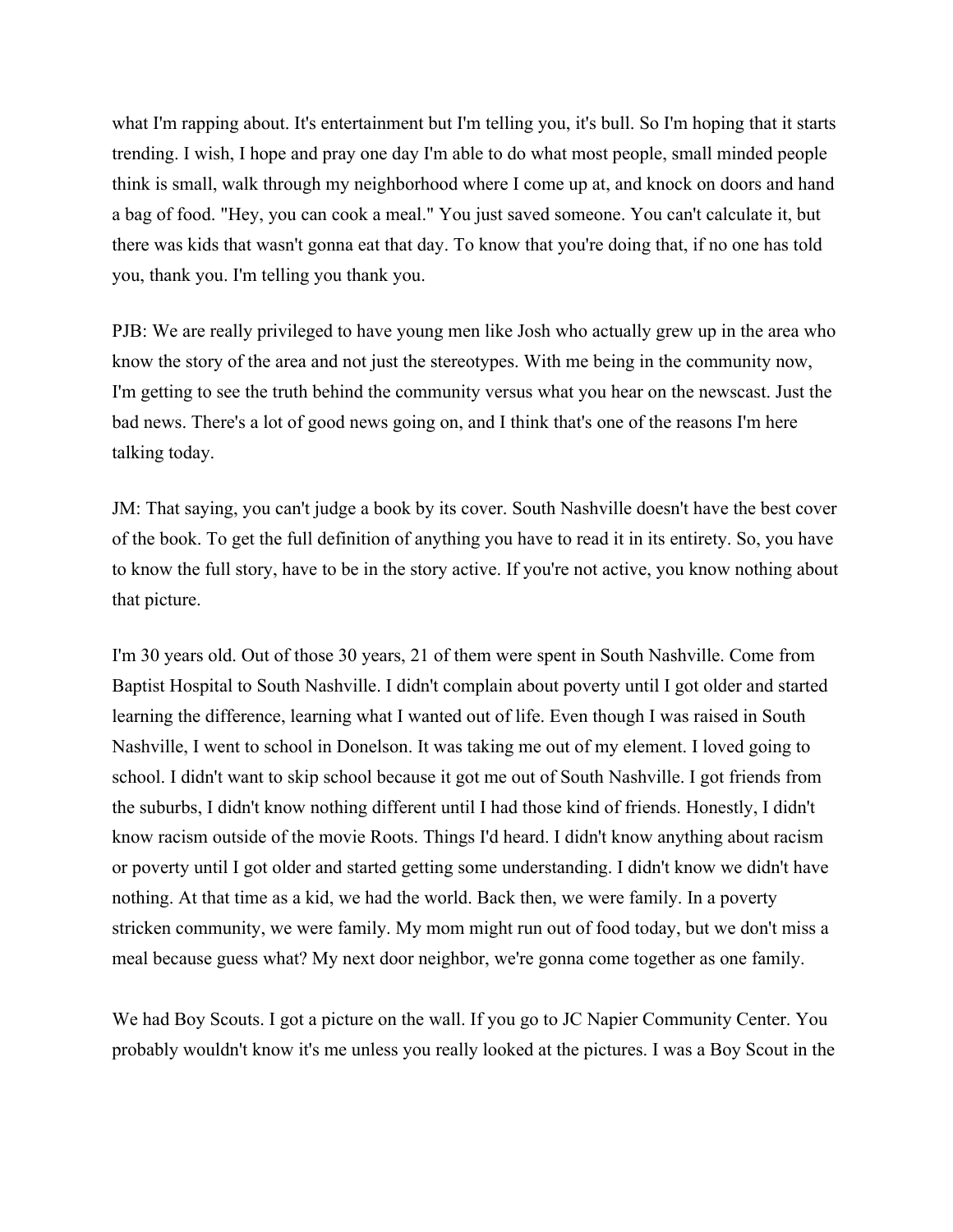projects. They used to take us to Cheekwood. I would be a part of anything just to get away from out there.

PJB: If you come to another Walk of Love, just watch what happens with the kids. They'll be all out together with us man. [laughs]

JM: I'll be out there. I see you and up until today... I knew of you. I sat up for your movie. Today's a great day for today, to actually get to meet you and converse with you. I love that. I've seen you from afar what you had going on. Anytime I'm out there... I'm telling you what I know. Ain't nobody else out there showing no love.

PJB: We've been out there for two years. We really believe someday we're going to have more of the black church come out. I really believe that. I hope some of them are listening to this podcast because the door's wide open. We shouldn't be afraid of our own people.

JM: They're supposed to be a beacon of God and to fear no man. They're scared. I'm telling you what I know.

PJB: Like you said, the stereotypes just mess me up. What people believe about other people...you've got people trying to survive in the community. It's a bunch of kids. Sometimes you don't even see them because the parents are scared to have them come out. And sometimes they're all out there.

JM: Not you, you got people that say they want to give back, but they scared to get active. There's guys sure enough who have a lengthy criminal record. Prison's supposed to be a rehabilitation. A lot of people it does; a lot of people it doesn't. But I know people that are powerful. Their words are powerful. But you got your pastors and people of power are scared to talk to them. But they would love to get a story. They would love to get a story. I would have to bring them in. Don't treat 'em like they're background. Treat em like the man they is. Give them a chance. There's ways to get these communities back.

PJB: What's great, Josh, is people are so thankful, you know. They thanking God, I'm just an instrument, my team is just an instrument. We're helping bring the community together. I don't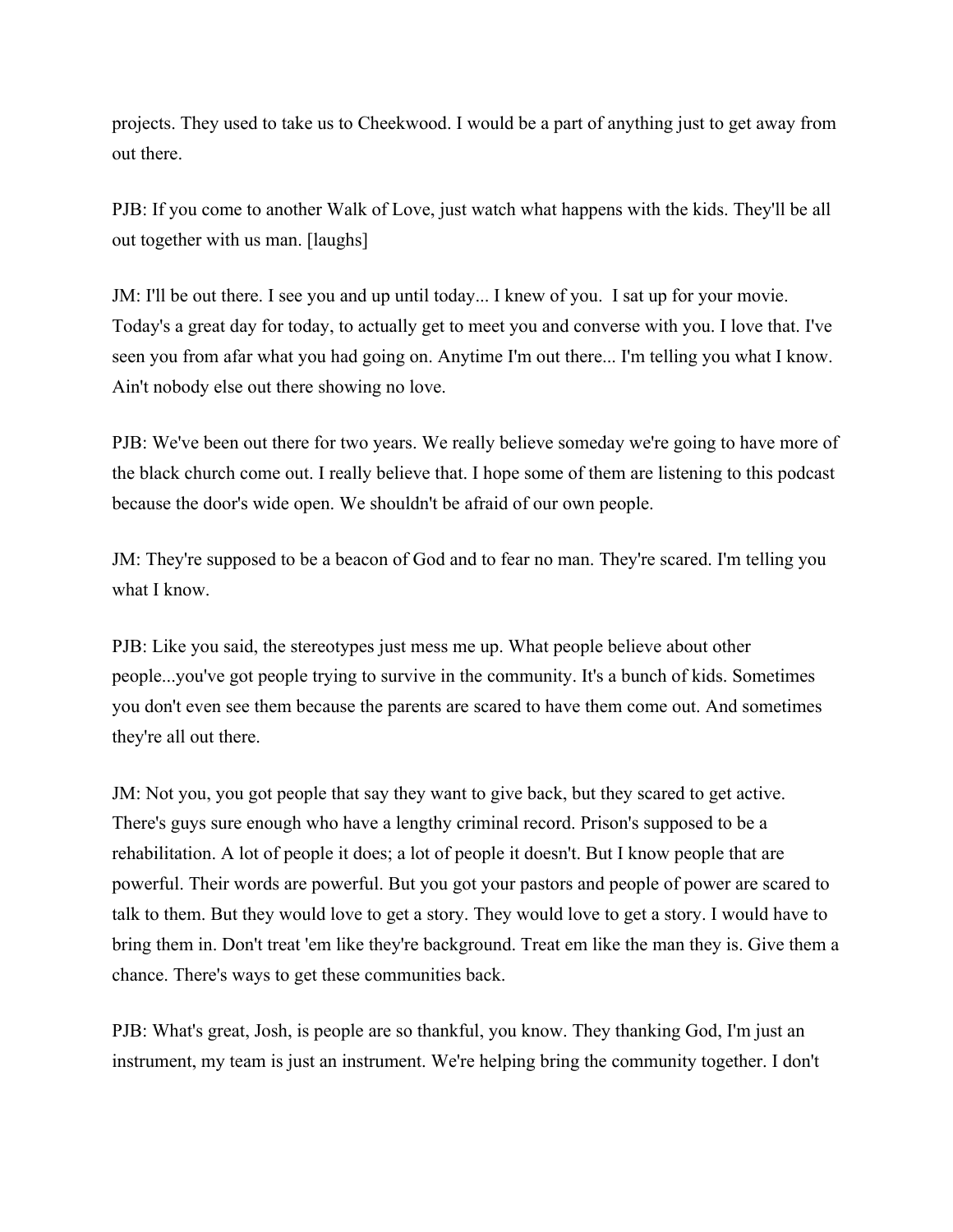want to go over there and people give me something and share...no. We all come out together. That's what's starting to happen. It's starting to trend right there in the community.

## JM: It's trending.

PJB: We did lunches this past summer in both Napier and Sudekum. Kids were really hungry, but kids gonna be kids. Kids love each other. What's cool, we had parents bringing some of the kids out. Fellowship is all about relationships. 9/11, September 11, Sterling had me come out to give hotdogs, hamburgers. You could call them gangsters and so forth, but they were all out together. Out there eating hot dogs and hamburgers. Something about using food...[laughs]

JM: It's a blessing, man. If food wasn't important, they wouldn't say food for thought. I'm 30 young, but an old soul...How do keep a man, the way to his stomach...in a relationship, you're in the belly of a beast. How do you keep control over it? Through the stomach. Show love through food.

PJB: That trending thing you were talking about. We want to make sure people see what's going on so they can serve and give back. Winter of last year, we were out doing Walk of Love. We saw a lot of kids didn't have coats. Somebody heard about it while we were doing Walk of Love, and they donated 300 coats. A lot of people outside the community have a coat on and don't think nothing about it. When you have a little child walking to elementary school, freezing their tail off, something needs to be done about that kind of a thing. But when you do that, it builds relationship.

JM: Yes, trending. What you got going on I hope it's trending. What I got going on, I hope it's trending. Anybody that wants to help, I hope it trends where they pitch in. You can change this picture. You can really give back.

PJB: The most powerful time we have, Josh, is when we have neighborhood guys come out and walk with us. It changes everything, especially guys. It's one thing to have women, but so much stereotypes and criticism on the guys. We love having them help us unload the trucks. We get guys to do a whole lot of stuff. Everybody knows me over there. They know who I am. I know some people, but I really want to connect. We're gonna be showing Unconditional in the center a bunch this coming year. Just like a movie day. We'll have popcorn and everything. I really want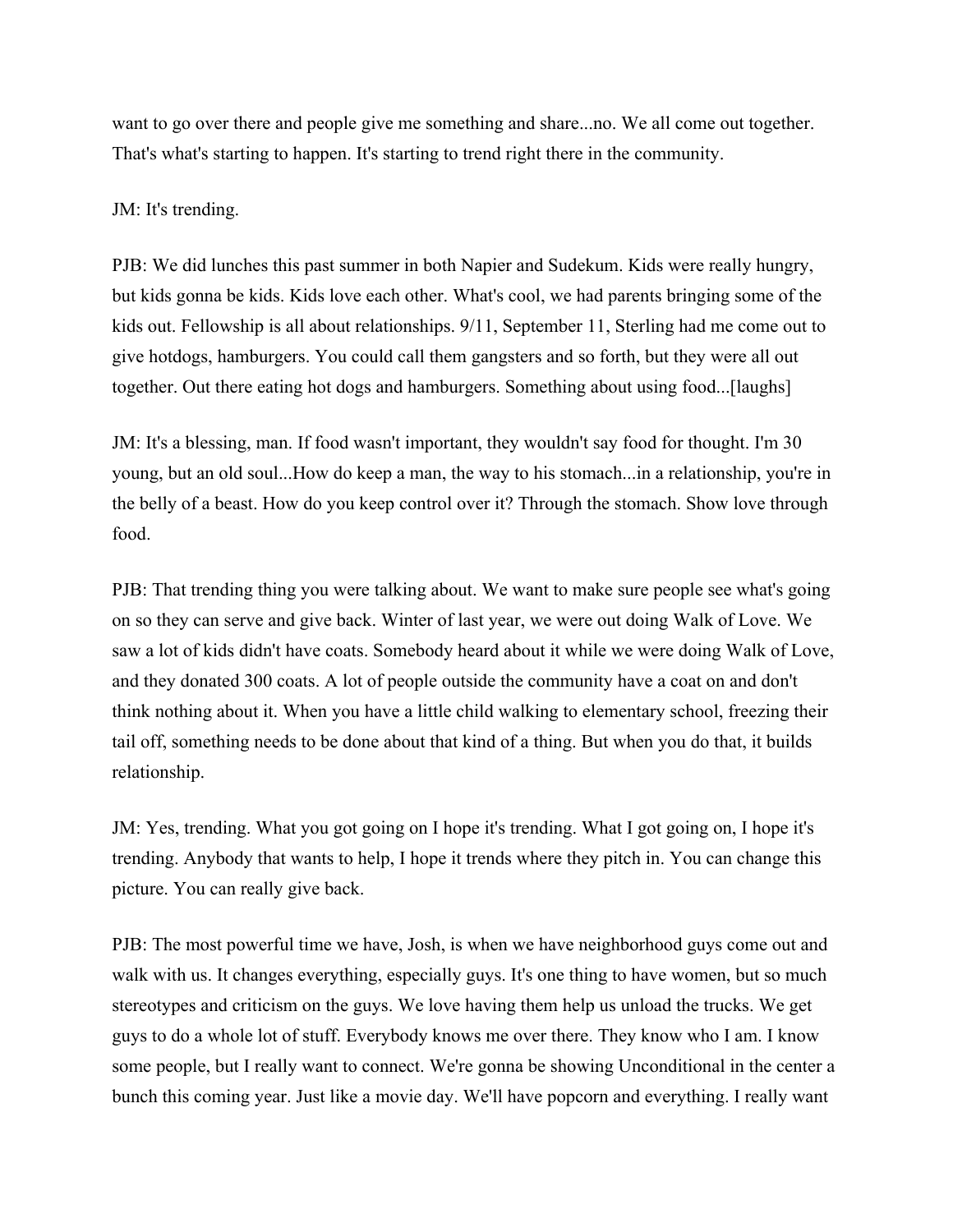to get the guys out there to have some fun and actually see I've got background, too. But just because you got a background––I believe in no excuses. [laughs]

## JM: I'm with it!

PJB: Even help us go around. We've had it happen. They become heroes in the community. When we do some sort of giveaway, we call it Walk of Love—we don't even put Elijah's Heart on it––because it's not focused on one person. It's focused on whoever's out there showing love to each other.

Like I said before, in South Nashville, just because it was considered the craziest area of town, I wanted to be there. The well people don't need a doctor. Send me where somebody's sick. I need to meet people like Josh, like Sterling, like Larry Turner. I need to meet young men––not just young women, but young men––who can take a stand and change these communities, and that's exactly what's happening right now. I'm meeting young men and saying, "Let's make a change" and actually being active with that. That's why I'm in South Nashville.

That's right. I'm not the greatest example over there. The greatest example is somebody that grew up in that community.

JM: For you to take your time though. You don't have to. For you to take your time out. See, I'm from out there, I want to be able to help. I ain't in the positio n to help but my knowledge. My knowledge and wanting to see you do better. All I can do is talk to you. I can't give you anything. I can barely feed my family. At the moment, I'll take "can't" out of it. It's not my time right now. God hasn't put me in the position now to feed all those families. But I will one day. I'll keep grinding.

PJB: I really believe you have one of the greatest gifts. We're destroyed by the lack of knowledge. Because of lack of knowledge is why the kids are being destroyed. Their belief in lies, that drug dealing is actually going to make them successful. [laughs]

JM: It's gonna get you a bunch of numbers, a number that will always follow you.